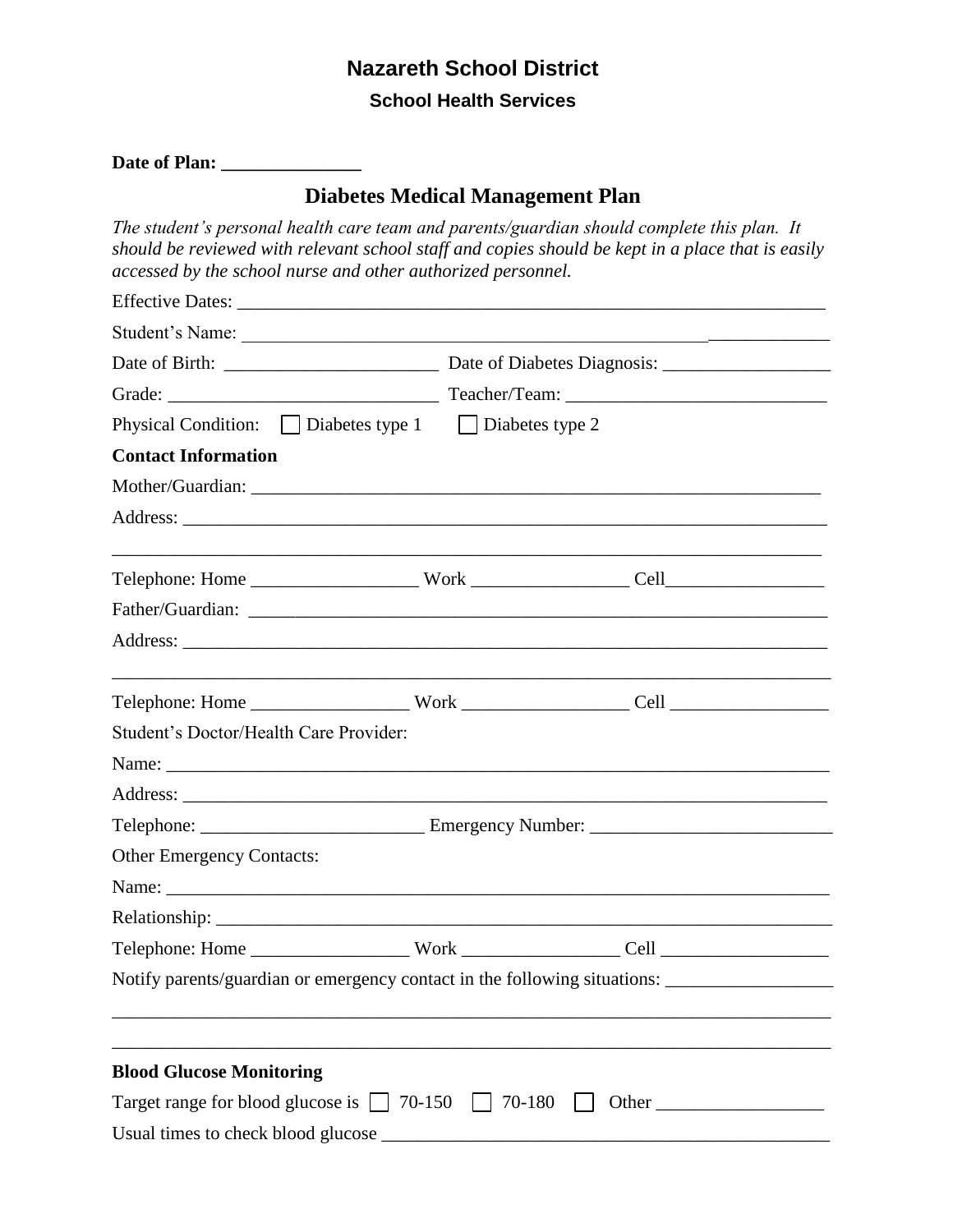Times to do extra blood glucose checks (*check all that apply*)

| $\Box$ before exercise                                                       |
|------------------------------------------------------------------------------|
| $\Box$ after exercise                                                        |
| $\Box$ when student exhibits symptoms of hyperglycemia                       |
| when student exhibits symptoms of hypoglycemia                               |
|                                                                              |
| Can student perform own blood glucose checks? $\parallel$ Yes $\parallel$ No |
|                                                                              |
|                                                                              |

\_\_\_\_\_\_\_\_\_\_\_\_\_\_\_\_\_\_\_\_\_\_\_\_\_\_\_\_\_\_\_\_\_\_\_\_\_\_\_\_\_\_\_\_\_\_\_\_\_\_\_\_\_\_\_\_\_\_\_\_\_\_\_\_\_\_\_\_\_\_\_\_\_\_\_\_

Type of blood glucose meter student uses:

#### **Insulin**

#### **Usual Lunchtime Dose**

Base dose of Humalog/Novolog /Regular insulin at lunch (circle type of rapid-/short-acting insulin used) is \_\_\_\_\_ units or does flexible dosing using \_\_\_\_\_ units/ \_\_\_\_\_ grams carbohydrate.

Use of other insulin at lunch: (circle type of insulin used): intermediate/NPH/lente units or basal/Lantus/Ultralente \_\_\_\_\_ units.

#### **Insulin Correction Doses**

Parental authorization should be obtained before administering a correction dose for high blood

glucose levels.  $\Box$  Yes  $\Box$  No

units if blood glucose is  $\qquad$  to  $\qquad$  mg/dl

\_\_\_\_\_ units if blood glucose is \_\_\_\_\_ to \_\_\_\_\_ mg/dl

\_\_\_\_\_ units if blood glucose is \_\_\_\_\_ to \_\_\_\_\_ mg/dl

\_\_\_\_\_ units if blood glucose is \_\_\_\_\_ to \_\_\_\_\_ mg/dl

 $\frac{1}{\text{units if blood glucose is}}$  to  $\frac{\text{mg/dl}}{\text{mg/dl}}$ 

Can student give own injections?  $\Box$  Yes  $\Box$  No

Can student determine correct amount of insulin?  $\Box$  Yes  $\Box$  No

Can student draw correct dose of insulin?  $\Box$  Yes  $\Box$  No

\_\_\_\_\_\_\_ Parents are authorized to adjust the insulin dosage under the following circumstances:

\_\_\_\_\_\_\_\_\_\_\_\_\_\_\_\_\_\_\_\_\_\_\_\_\_\_\_\_\_\_\_\_\_\_\_\_\_\_\_\_\_\_\_\_\_\_\_\_\_\_\_\_\_\_\_\_\_\_\_\_\_\_\_\_\_\_\_\_\_\_\_\_\_\_\_\_\_ \_\_\_\_\_\_\_\_\_\_\_\_\_\_\_\_\_\_\_\_\_\_\_\_\_\_\_\_\_\_\_\_\_\_\_\_\_\_\_\_\_\_\_\_\_\_\_\_\_\_\_\_\_\_\_\_\_\_\_\_\_\_\_\_\_\_\_\_\_\_\_\_\_\_\_\_\_

| <b>For Students with Insulin Pumps</b> |  |  |  |  |
|----------------------------------------|--|--|--|--|
|----------------------------------------|--|--|--|--|

| Type of pump: $\frac{1}{2}$ | Basal rates: 12 am to                                                                                                                                                                                                                                                                                                                                                                                                           |  |
|-----------------------------|---------------------------------------------------------------------------------------------------------------------------------------------------------------------------------------------------------------------------------------------------------------------------------------------------------------------------------------------------------------------------------------------------------------------------------|--|
|                             | $\frac{1}{\sqrt{1-\frac{1}{2}}}\frac{1}{\sqrt{1-\frac{1}{2}}}\frac{1}{\sqrt{1-\frac{1}{2}}}\frac{1}{\sqrt{1-\frac{1}{2}}}\frac{1}{\sqrt{1-\frac{1}{2}}}\frac{1}{\sqrt{1-\frac{1}{2}}}\frac{1}{\sqrt{1-\frac{1}{2}}}\frac{1}{\sqrt{1-\frac{1}{2}}}\frac{1}{\sqrt{1-\frac{1}{2}}}\frac{1}{\sqrt{1-\frac{1}{2}}}\frac{1}{\sqrt{1-\frac{1}{2}}}\frac{1}{\sqrt{1-\frac{1}{2}}}\frac{1}{\sqrt{1-\frac{1}{2}}}\frac{1}{\sqrt{1-\frac{$ |  |
|                             | $\frac{1}{\sqrt{1-\frac{1}{2}}}\frac{1}{\sqrt{1-\frac{1}{2}}}\frac{1}{\sqrt{1-\frac{1}{2}}}\frac{1}{\sqrt{1-\frac{1}{2}}}\frac{1}{\sqrt{1-\frac{1}{2}}}\frac{1}{\sqrt{1-\frac{1}{2}}}\frac{1}{\sqrt{1-\frac{1}{2}}}\frac{1}{\sqrt{1-\frac{1}{2}}}\frac{1}{\sqrt{1-\frac{1}{2}}}\frac{1}{\sqrt{1-\frac{1}{2}}}\frac{1}{\sqrt{1-\frac{1}{2}}}\frac{1}{\sqrt{1-\frac{1}{2}}}\frac{1}{\sqrt{1-\frac{1}{2}}}\frac{1}{\sqrt{1-\frac{$ |  |
|                             |                                                                                                                                                                                                                                                                                                                                                                                                                                 |  |
|                             |                                                                                                                                                                                                                                                                                                                                                                                                                                 |  |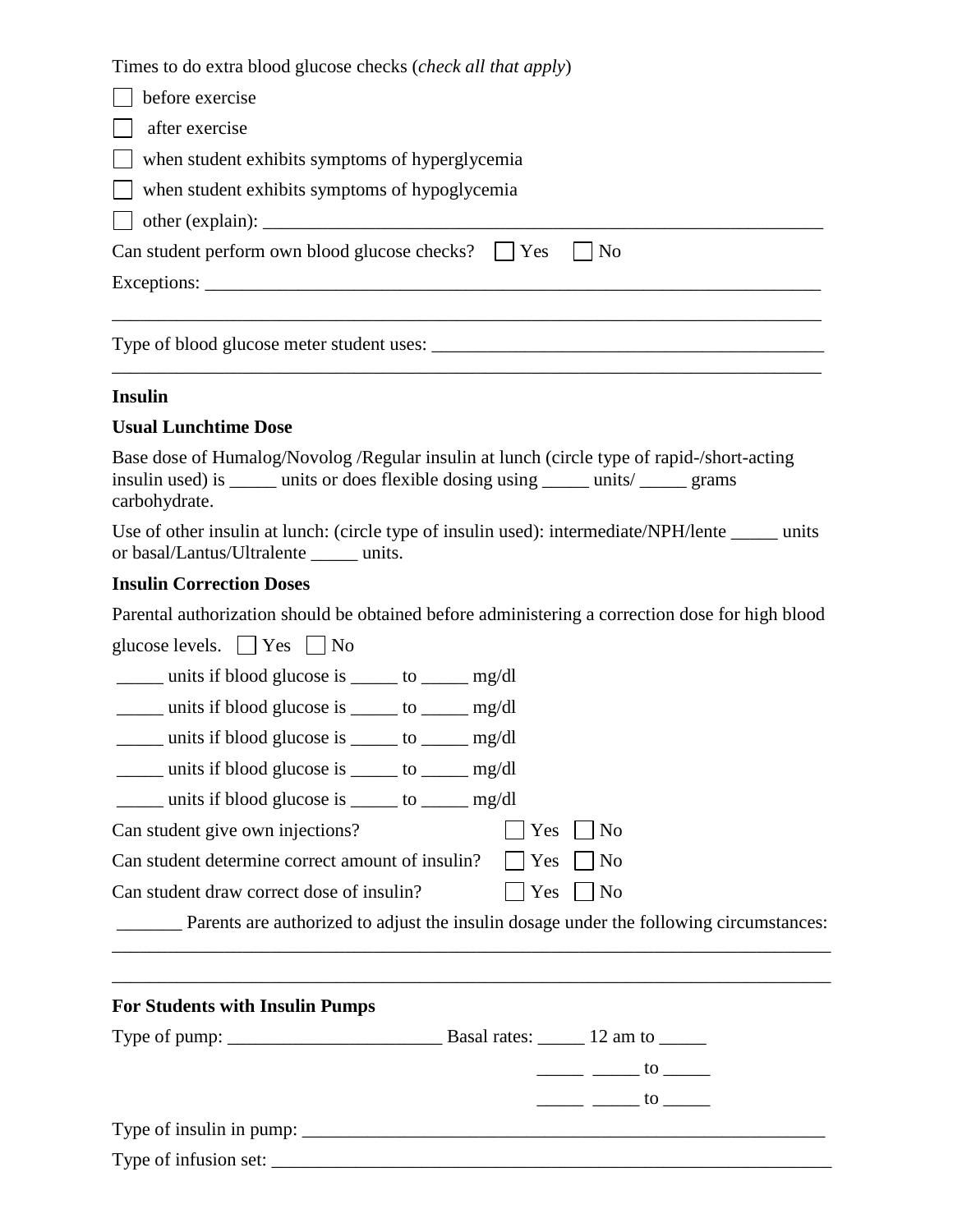| <b>Student Pump Abilities/Skills:</b>                                          | <b>Needs Assistance</b>                       |
|--------------------------------------------------------------------------------|-----------------------------------------------|
| Count carbohydrates                                                            | Yes<br>N <sub>o</sub>                         |
| Bolus correct amount for carbohydrates consumed                                | Yes<br>N <sub>0</sub>                         |
| Calculate and administer corrective bolus                                      | N <sub>o</sub><br>Yes                         |
| Calculate and set basal profiles                                               | Yes<br>N <sub>o</sub>                         |
| Calculate and set temporary basal rate                                         | Yes<br>N <sub>o</sub>                         |
| Disconnect pump                                                                | Yes<br>N <sub>0</sub>                         |
| Reconnect pump at infusion set                                                 | N <sub>o</sub><br>Yes                         |
| Prepare reservoir and tubing                                                   | Yes<br>N <sub>o</sub>                         |
| Insert infusion set                                                            | Yes<br>N <sub>o</sub>                         |
| Troubleshoot alarms and malfunctions                                           | Yes<br>N <sub>0</sub>                         |
| <b>For Students Taking Oral Diabetes Medications</b>                           |                                               |
|                                                                                |                                               |
| Other medications:                                                             |                                               |
| <b>Meals and Snacks Eaten at School</b>                                        |                                               |
| Is student independent in carbohydrate calculations and management? $\Box$ Yes | $\vert$   No                                  |
| Meal/Snack<br>Time                                                             | Food content/amount                           |
| <b>Breakfast</b>                                                               |                                               |
| Mid-morning snack                                                              |                                               |
| Lunch                                                                          |                                               |
| Mid-afternoon snack                                                            | <u> 1980 - Andrea Andrew Maria (h. 1980).</u> |
| Dinner                                                                         |                                               |
| Snack before exercise?<br>Yes<br>N <sub>o</sub>                                |                                               |
|                                                                                |                                               |
| Snack after exercise?<br>Yes<br>N <sub>0</sub>                                 |                                               |
| Other times to give snacks and content/amount:                                 |                                               |
| Preferred snack foods:                                                         |                                               |
| Foods to avoid, if any:                                                        |                                               |

\_\_\_\_\_\_\_\_\_\_\_\_\_\_\_\_\_\_\_\_\_\_\_\_\_\_\_\_\_\_\_\_\_\_\_\_\_\_\_\_\_\_\_\_\_\_\_\_\_\_\_\_\_\_\_\_\_\_\_\_\_\_\_\_\_\_\_\_\_\_\_\_\_\_\_\_\_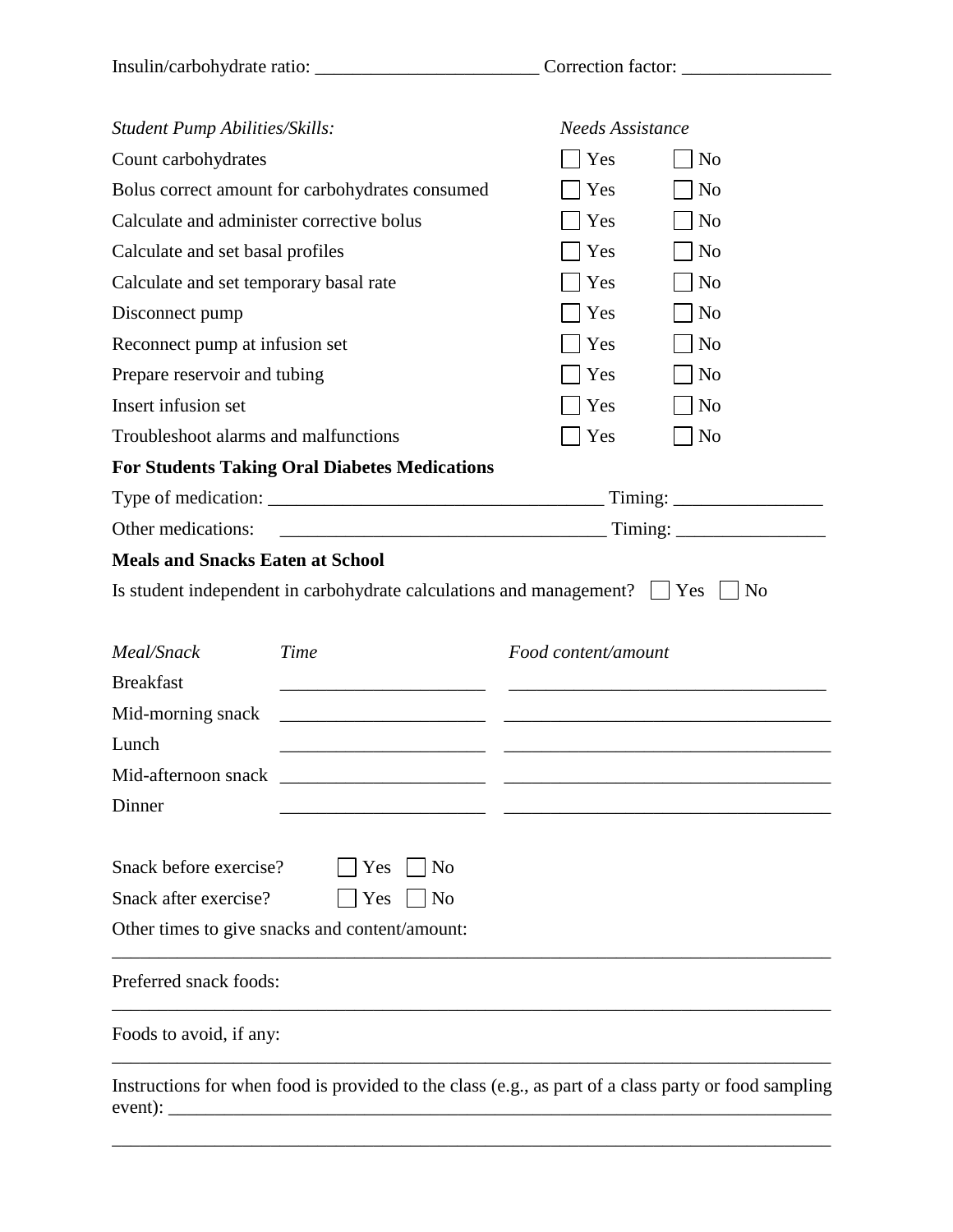## **Exercise and Sports**

A fast-acting carbohydrate such as should be available at the site of exercise or sports.

Restrictions on activity, if any: \_\_\_\_\_\_\_\_\_\_\_\_\_\_\_\_\_\_\_\_\_\_\_\_\_\_\_\_\_\_\_\_\_\_\_\_\_\_\_ student should not exercise if blood glucose level is below \_\_\_\_\_\_\_\_\_\_\_\_\_\_\_\_\_\_\_\_ mg/dl or above \_\_\_\_\_\_\_\_\_\_\_\_\_\_\_\_\_\_\_\_ mg/dl or if moderate to large urine ketones are present.

#### **Hypoglycemia (Low Blood Sugar)**

Usual symptoms of hypoglycemia: \_\_\_\_\_\_\_\_\_\_\_\_\_\_\_\_\_\_\_\_\_\_\_\_\_\_\_\_\_\_\_\_\_\_\_\_\_\_\_\_\_\_\_\_\_\_\_\_

Treatment of hypoglycemia:

Glucagon should be given if the student is unconscious, having a seizure (convulsion), or unable to swallow.

\_\_\_\_\_\_\_\_\_\_\_\_\_\_\_\_\_\_\_\_\_\_\_\_\_\_\_\_\_\_\_\_\_\_\_\_\_\_\_\_\_\_\_\_\_\_\_\_\_\_\_\_\_\_\_\_\_\_\_\_\_\_\_\_\_\_\_\_\_\_\_\_\_\_\_\_\_

\_\_\_\_\_\_\_\_\_\_\_\_\_\_\_\_\_\_\_\_\_\_\_\_\_\_\_\_\_\_\_\_\_\_\_\_\_\_\_\_\_\_\_\_\_\_\_\_\_\_\_\_\_\_\_\_\_\_\_\_\_\_\_\_\_\_\_\_\_\_\_\_\_\_\_\_\_

| Route |        | , Dosage | site for glucagon injection: | arm. | thigh, |
|-------|--------|----------|------------------------------|------|--------|
|       | other. |          |                              |      |        |

If glucagon is required, administer it promptly. Then, call 911 (or other emergency assistance) and the parents/guardian.

\_\_\_\_\_\_\_\_\_\_\_\_\_\_\_\_\_\_\_\_\_\_\_\_\_\_\_\_\_\_\_\_\_\_\_\_\_\_\_\_\_\_\_\_\_\_\_\_\_\_\_\_\_\_\_\_\_\_\_\_\_\_\_\_\_\_\_\_\_\_\_\_\_\_\_\_\_

\_\_\_\_\_\_\_\_\_\_\_\_\_\_\_\_\_\_\_\_\_\_\_\_\_\_\_\_\_\_\_\_\_\_\_\_\_\_\_\_\_\_\_\_\_\_\_\_\_\_\_\_\_\_\_\_\_\_\_\_\_\_\_\_\_\_\_\_\_\_\_\_\_\_\_\_\_

#### **Hyperglycemia (High Blood Sugar)**

Usual symptoms of hyperglycemia: \_\_\_\_\_\_\_\_\_\_\_\_\_\_\_\_\_\_\_\_\_\_\_\_\_\_\_\_\_\_\_\_\_\_\_\_\_\_\_\_\_\_\_\_\_\_\_\_

Treatment of hyperglycemia:

Urine should be checked for ketones when blood glucose levels are above \_\_\_\_\_\_\_\_\_ mg/dl. Treatment for ketones: \_\_\_\_\_\_\_\_\_\_\_\_\_\_\_\_\_\_\_\_\_\_\_\_\_\_\_\_\_\_\_\_\_\_\_\_\_\_\_\_\_\_\_\_\_\_\_\_\_\_\_\_\_\_\_\_\_\_

\_\_\_\_\_\_\_\_\_\_\_\_\_\_\_\_\_\_\_\_\_\_\_\_\_\_\_\_\_\_\_\_\_\_\_\_\_\_\_\_\_\_\_\_\_\_\_\_\_\_\_\_\_\_\_\_\_\_\_\_\_\_\_\_\_\_\_\_\_\_\_\_\_\_\_\_\_

#### **Supplies to be Kept at School**

\_\_\_\_\_\_\_Blood glucose meter, blood glucose test strips, batteries for meter

\_\_\_\_\_\_\_ Lancet device, lancets, gloves, etc.

\_\_\_\_\_\_\_Urine ketone strips

- \_\_\_\_\_\_\_Insulin pump and supplies
- \_\_\_\_\_\_\_Insulin pen, pen needles, insulin cartridges
- \_\_\_\_\_\_\_Fast-acting source of glucose
- \_\_\_\_\_\_\_Carbohydrate containing snack
- \_\_\_\_\_\_\_Glucagon emergency kit